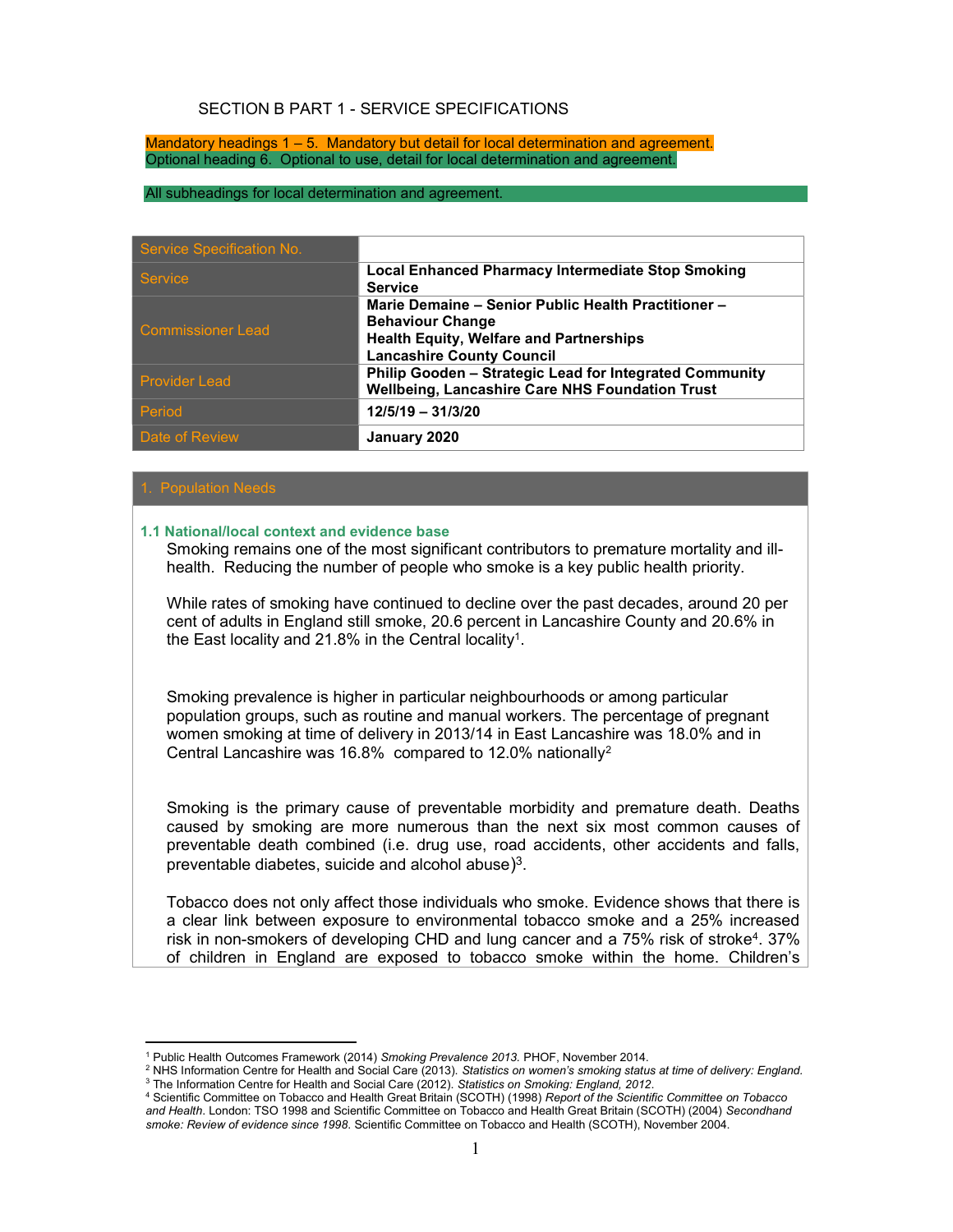exposure to tobacco smoke leads to an increased risk of sudden infant death syndrome, developing respiratory disease, glue ear and coronary heart disease in later life<sup>5</sup>.

Healthy Lives, Healthy People: A tobacco control plan for England<sup>6</sup> describes how tobacco control will be achieved within the public health system. With a focus on reducing prevalence and supporting local areas to achieve tobacco control it sets out the following national ambitions:

- To reduce adult (aged 18 or over) smoking prevalence in England to 18.5 per cent or less (from 20 per cent).
- To reduce rates of regular smoking among 15 year olds in England to 12 per cent or less (from 11 per cent).
- To reduce rates of smoking throughout pregnancy to 11 per cent or less (from 12.7 per cent) (measured at time of giving birth).

One of its key commitments is to encourage more smokers to quit by using the most effective forms of support, through local stop smoking services. There is strong evidence for the provision of smoking cessation support and NHS Stop Smoking Services are a key part of tobacco control and health inequalities policy both at local and national level<sup>7</sup> <sup>8</sup>. Evidence based Stop Smoking Services are highly effective both clinically and in terms of cost. They should therefore be offered to all smokers.

The Public Health Outcomes Framework includes adult (aged 18 or over) smoking prevalence in England as one of the indicators for its health improvement aspirations. Upper tier local authorities are responsible for developing and meeting targets for adult smoking prevalence which reflect local priorities and needs.

#### 2.1 Aims and objectives of service Aims

The Intermediate Stop Smoking Service will deliver smoking cessation treatment stipulated by this specification. The service will be responsible for maintaining the quality of treatment delivered in line with the quality principles set out in this specification and for ensuring that client data confidentiality is protected in line with agreed protocols The service will provide comprehensive and consistent smoking cessation treatment for smokers in Lancashire who wish to quit, which is equitable and accessible and which meets local authority targets and aspirations.

The service will assist to deliver particularly target geographical areas of high deprivation and priority these groups in order to reduce health inequalities.

The service will respond to the needs of the population in different parts of the local authority area, and will engage with and support the wider tobacco control agenda.

#### **Objectives**

-

<sup>&</sup>lt;sup>5</sup> Royal College of Physicians (2010). Passive smoking and children. A report by the Tobacco Advisory Group. London: RCP, 2010.

<sup>&</sup>lt;sup>6</sup> Department of Health (2011). Healthy Lives, Healthy People: A Tobacco Control Plan for England.

<sup>&</sup>lt;sup>7</sup> Department of Health (2008) Excellence in tobacco control: 10 high impact changes to achieve tobacco control. DH

<sup>&</sup>lt;sup>8</sup> West R. et al (2000) Smoking cessation guidelines for health professionals: an update. Thorax 55(2):987-99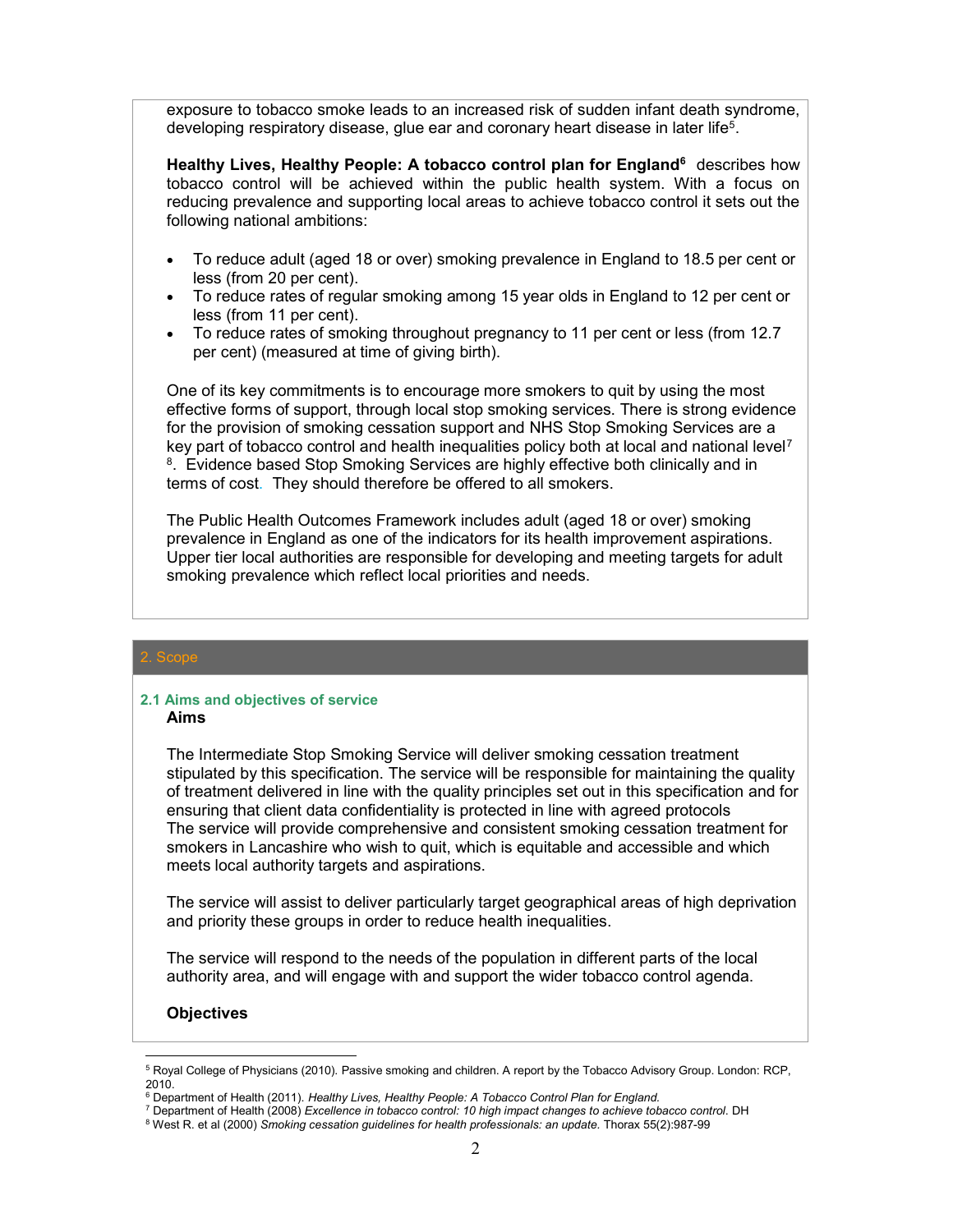- Contribute to achieving the 4 week quit target in LCFT NHS Stop Smoking Specialist Service.
- Work with LCFT NHS Stop Smoking Specialist Service to achieve an integrated service.
- Reduce smoking by provision of evidence based cessation advice and support.
- Provide targeted interventions in areas or groups with high prevalence, as a contribution to reducing inequalities in health related to smoking.
- Achieve optimal success rates for interventions provided.
- Provide smokers with effective, flexible and quick access to stop smoking support.
- Achieve smoking cessation and associated targets.
- Engage with smokers to provide services that are responsive.
- Ensure the service provides optimum reach and achieve optimal success rates for interventions provided.
- Provide evidence based interventions with accurate activity monitoring information and timely data on smoking status for the local Stop Smoking Service.
- Raise awareness of the harms associated with smoking and awareness of stop smoking support through local promotion in clinics that you provide in.
- Deliver stop smoking interventions across community, health and workplace settings.
- Work in partnership with the Stop Smoking Specialist Service to support the wider tobacco control agenda;
- Provide regular service user feedback to inform service improvements by conducting regular audits;
- Promote the Lancashire Smokefree Homes programme.

The service will improve patient health and wellbeing by supporting cessation of tobacco use. This will lead to improved health outcomes including; prevention of smoking related disease; preventing the worsening of existing smoking related disease; in some cases reversing existing harms to health; improving financial outcomes.

#### 2.2 Service description/care pathway

#### Service model

.

The Intermediate service will assist the lead provider of Specialist Stop Smoking Services for LCFT within a wider programme of tobacco control. The Service will operate within the framework of a behaviour change model which is evidence based, and will comply with the quality principles for the provision of Stop Smoking Services set out by the Department of Health guidance.<sup>9</sup> However within this broad framework there is flexibility for a range of approaches to fulfil the objectives outlined above

The service will be community focussed to provide a service which meets smokers' needs and offers a wide range of options, including motivational interviewing and some elements of cognitive behavioural therapy. Within these options provision should be made for highly dependent smokers or other categories of client who require an intensive level of support. The flow chart at Appendix 2 provides further details.

The Service will provide a variety of intervention types as set out in the NHS Stop Smoking Services Service and Monitoring Guidance 2011/12 (and any subsequent guidance) including;

- Face to face one to one support
- Telephone Support
- Drop in Support

-

 $^{9}$ DH (October 2012), Local Stop Smoking Services: key updates to the 2011/12service delivery & monitoring guidance for 2011/12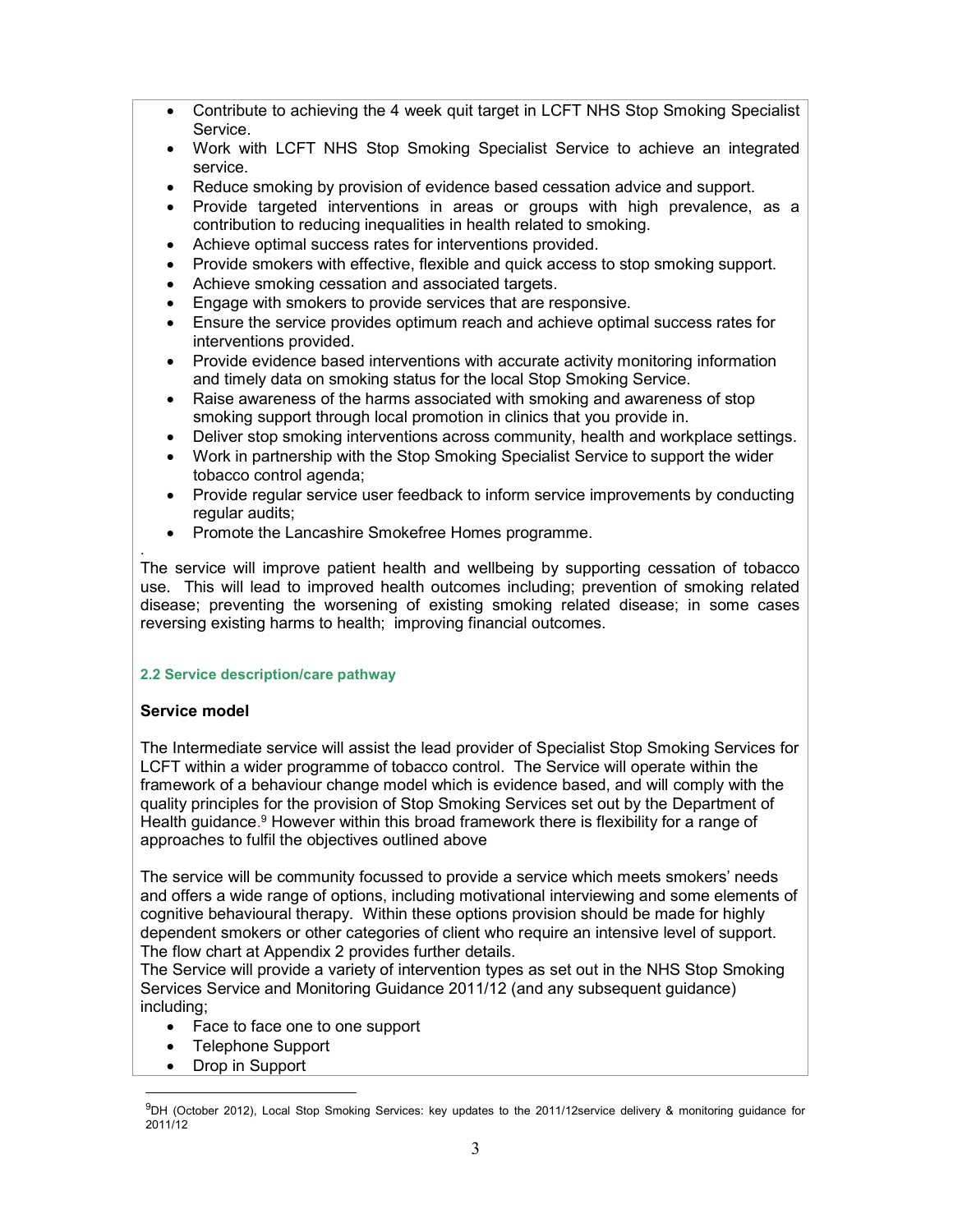- Text based support
- Couple/family support
- Open (Rolling) Group Support

Each type of intervention will provide multiple sessions of behavioural support, structure and approved pharmacotherapy with validation through Carbon Monoxide monitoring. For those interventions where there is insufficient evidence for a recommendation to be made the service should follow the guidance and evaluation of the DH and contribute to the evaluation process.

The service will offer support for at least 12 weeks and in some case longer dependant on client needs. A reducing to quit programme for up to two weeks will be provided if appropriate<sup>10</sup>. A quit attempt should then be made. Complete cessation must be no later than 14 weeks. The reducing to quit programme should not be offered to pregnant or breastfeeding clients. Data regarding the numbers and demography of clients and quit rates using this service should be routinely collected and submitted to the commissioner on a quarterly basis.

The client should be able to re-access the service at any time in order to make another quit attempt, or to receive further support to maintain their smokefree status. The service must ensure that staff delivering the service are appropriately trained on training in smoking cessation treatments to at least level 2 of the National Centre for Smoking Cessation and Training<sup>11</sup>, receive the support they need to carry out their roles and remain up to date with national guidance and research developments. The service must be prepared for possible audits of their operations at any time and should maintain detailed records of their activities for inspection. Relevant records should be kept for a minimum of 2 years.

The service will support communications strategies on smoking cessation and tobacco control in partnership with the LCFT Specialist Stop Smoking Service. The DH Smokefree campaign brand and all logos from the Specialist Stop Smoking Service should be used on all client information and promotional materials.

#### Service quality and client confidentiality

The service will be responsible for maintaining the quality of treatment delivered and for ensuring that client data confidentiality is protected in line with agreed protocols.

#### Location(s) of service delivery

The service will assist the Specialist Stop Smoking Service to situate clinics and group sessions in venues which are as accessible as possible, taking into account public transport links, suitable premises and level of demand, and in particular disadvantaged groups and areas where smoking prevalence is known to be high. Venues will include: primary care settings, leisure centres, acute health settings (hospitals, mental health and maternity units), community venues, higher education establishments and other satellite services.

The Service will form part of an integrated framework of stop smoking support in LCFT NHS Lancashire. Coordination and support will be undertaken by LCFT NHS Lancashire Specialist Stop Smoking Service which will ensure compatible governance arrangements are in place to monitor and oversee the quality of the all services provided.

<sup>-</sup><sup>10</sup> NICE (June 2013) Guidance on tobacco: harm-reduction approaches to smoking

<sup>11</sup> http://www.ncsct.co.uk/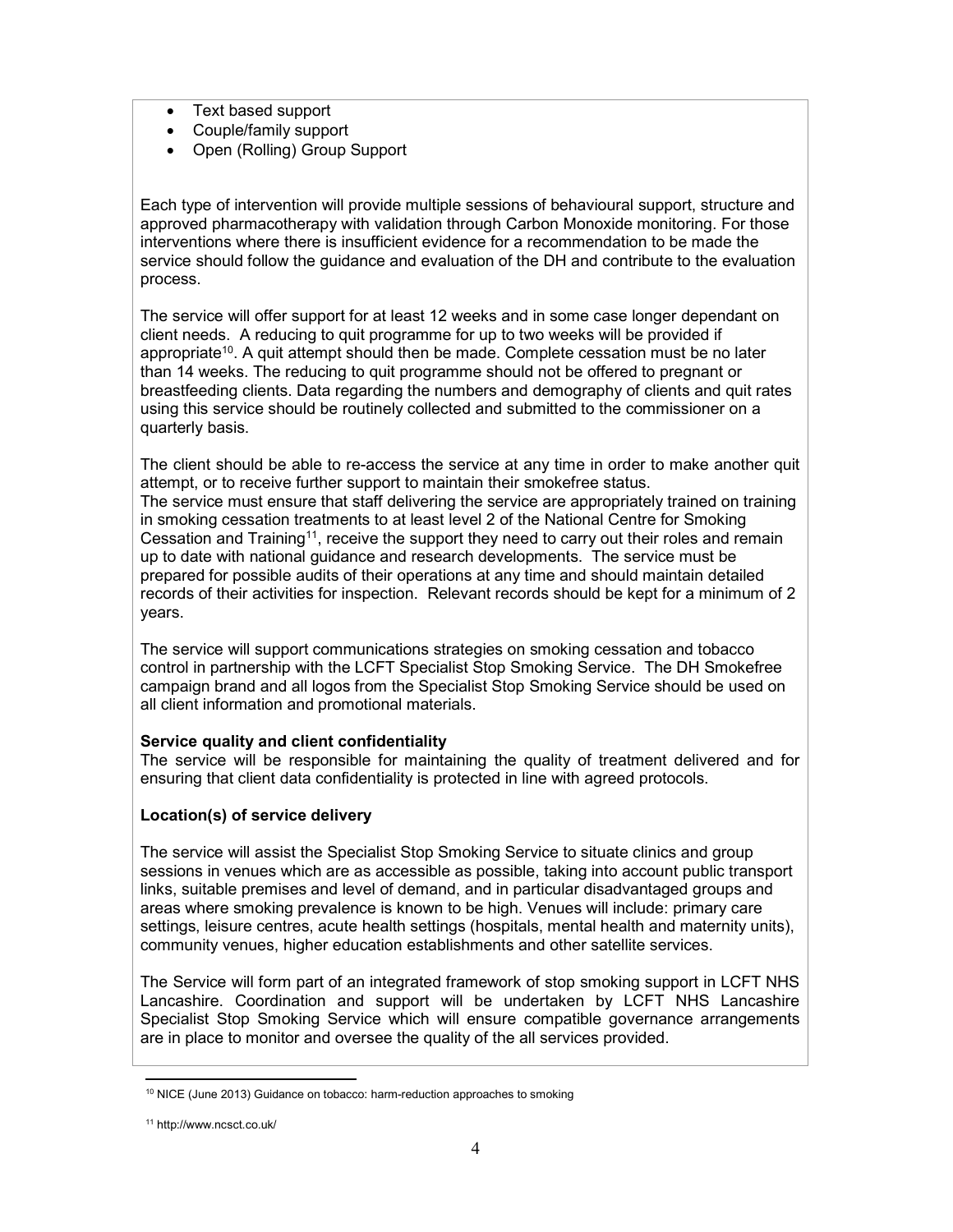#### Days/hours of operation

The Service will offer support 52 weeks per year excluding Bank Holidays.

#### Pharmacotherapy

The service will facilitate the appropriate use of NICE recommended pharmacotherapy products to maximise the chance of successful quit attempts. All current and any new NICErecommended smoking cessation products should be made available to smokers who want to quit as first line treatment options as soon as possible, and explained to the client to enable them to make an informed choice. Currently, NRT is available for smokers accessing the service via a local voucher scheme and NHS prescription. Other pharmacotherapy is available via NHS prescription, usually from the client's GP. The service should ensure that all pharmacotherapy is provided to clients in accordance with relevant NICE guidance  $^{12}$   $^{13}$ , LCFT Medicines Policy and local prescribing guidelines.

#### Infection Control

The service should have systems in place for control of infection particularly with regard to CO monitor use as outlined in the Department of Health guidance.

#### **Governance**

The Service should have systems in place for clinical governance, monitoring and quality assurance of the service. The Services will ensure client confidentiality is maintained and that storage and use of records and data complies with data protections requirements.

#### Safeguarding

The service should have systems and procedures for safeguarding in line with LCFT policy and procedures.

#### Interdependencies

- LCFT NHS Lancashire Stop Smoking Service and other providers e.g. community pharmacies
- Links to NRT voucher scheme
- Links to Weight Management, Health Trainers and other Healthy Lifestyle Services

#### Facilities and Equipment

The service should include all required facilities and equipment to provide effective and efficient stop smoking support. The service must have a suitable private room for client appointments, and other relevant resources and equipment such as patient information and visual aids. Carbon monoxide monitors will be supplied by LCFT NHS Lancashire Specialist Stop Smoking Service to Service providers and will remain the property of LCFT. In the event of the service no longer being provided the CO monitor will be returned. LCFT NHS Lancashire Specialist Stop Smoking Service will provide calibration of monitors on request; however the Service is responsible for arranging this at the appropriate intervals in line with

<sup>-</sup><sup>12</sup> National Institute for Health and Clinical Excellence (2007) Varenicline for smoking cessation. NICE

<sup>&</sup>lt;sup>13</sup> National Institute for Health and Clinical Excellence (2008) Smoking cessation services in primary care, pharmacies, local authorities and workplaces, particularly for manual working groups, pregnant women and hard to reach communities. NICE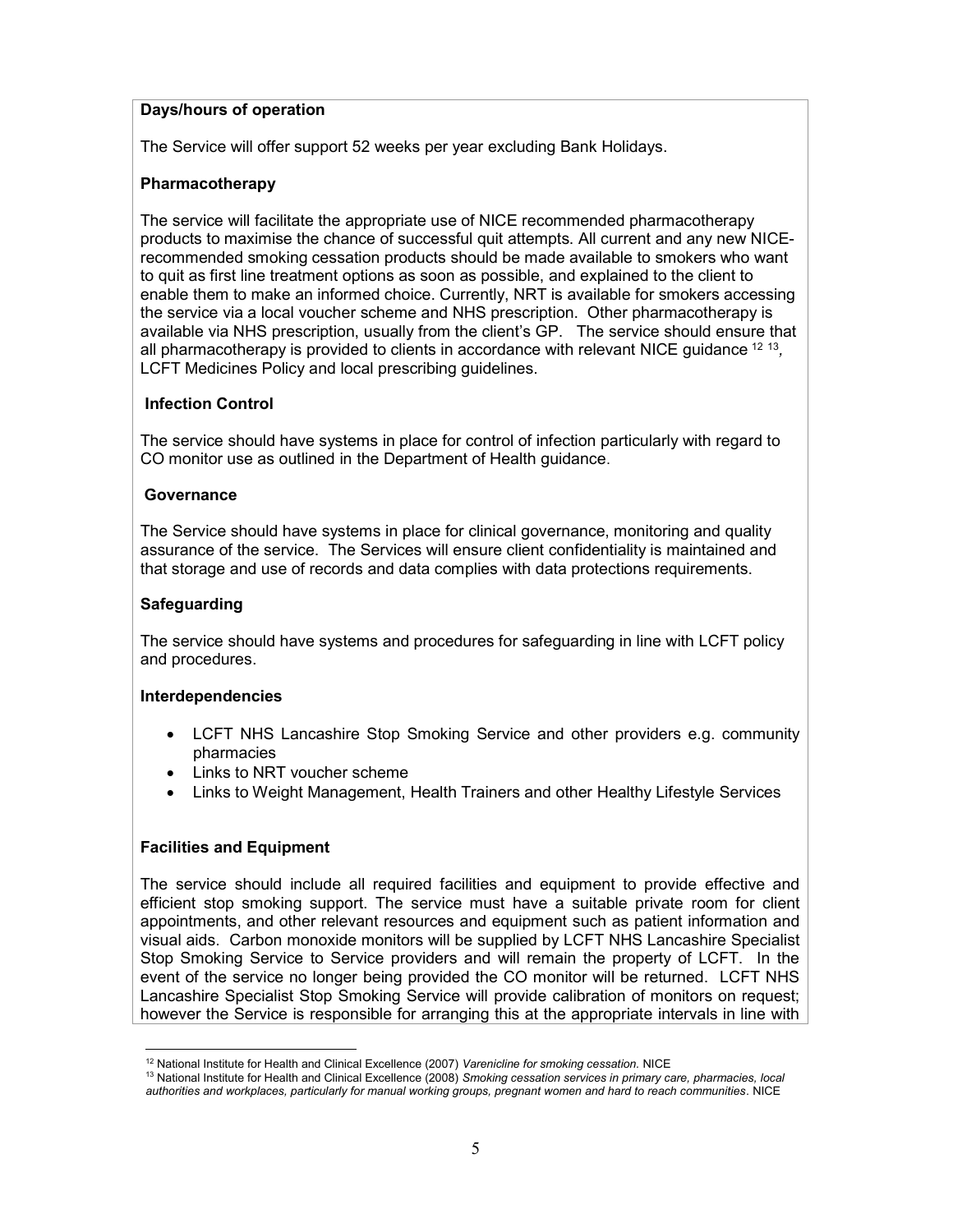the manufacturer's recommendations. In the event of the CO monitor being lost or damaged through improper use, it will be the responsibility of the Intermediate Service to purchase a replacement

#### Brief advice/intervention and specialist training

The service will ensure that staff delivering the service are appropriately trained on training in smoking cessation treatments to at least level 2 of the National Centre for Smoking Cessation and Training<sup>14</sup>, receive the support they need to carry out their roles and remain up to date with national guidance and research developments. The service must be prepared for possible audits of their operations at any time and should maintain detailed records of their activities for inspection. Relevant records should be kept for a minimum of 2 years.

#### Skills, competences and qualifications

New stop smoking advisers must have successfully completed Stage 1 of the NHS Centre for Smoking Cessation and Training (NCSCT) and shadow Specialist Stop Smoking Advisors for min 5 -10 hours or when competent before delivering unsupervised smoking cessation interventions. In addition all trained advisors must attend an annual update provided by the specialist stop smoking service. Current and new advisers must undertake Stage 2 assessment and possess NCSCT certification within six months. Further guidance can be found on the NCSCT website, at http://www.ncsct.co.uk/publication\_training-andassessment-programme.php

#### Marketing and promotion activity

The service will contribute to and support local, sub-national and national communications strategies on smoking cessation and tobacco control in partnership with the NHS, local government and non-governmental agencies. The service will also promote the annual No Smoking Day, Stoptober and any other campaigns as required. It will ensure all promotion is in line with DH guidance.

The service will use social marketing approaches to ensure the service is based on smokers' needs and meets their expectations.

#### Data Collection, analysis and submission

The service must provide activity data on all clients treated to LCFT NHS Specialist Stop Smoking Service for inclusion in the returns. The attached template should be completed as soon as the 4 week outcome has been obtained. This needs to be between day 25 and 42 and submitted no later than day 42 to the Specialist Stop Smoking Service as required using the standard template attached which allows information to be analysed on client access and outcomes by socio-economic group, geographical area, age, gender, ethnicity, adherence rates and treatment choice. All fields should be fully completed and the form signed. Clients should be asked for their consent to the Specialist Service contacting their GP if needed.

4 week quits that have not been the result of interventions delivered by Stop Smoking Service staff or their trained partners may not be included in the monthly or quarterly data returns. For definitions see the diagram at appendix 1, from "Local Stop Smoking Services: key updates to the 2011/12 service delivery & monitoring guidance for 2011/12".

-

<sup>14</sup> http://www.ncsct.co.uk/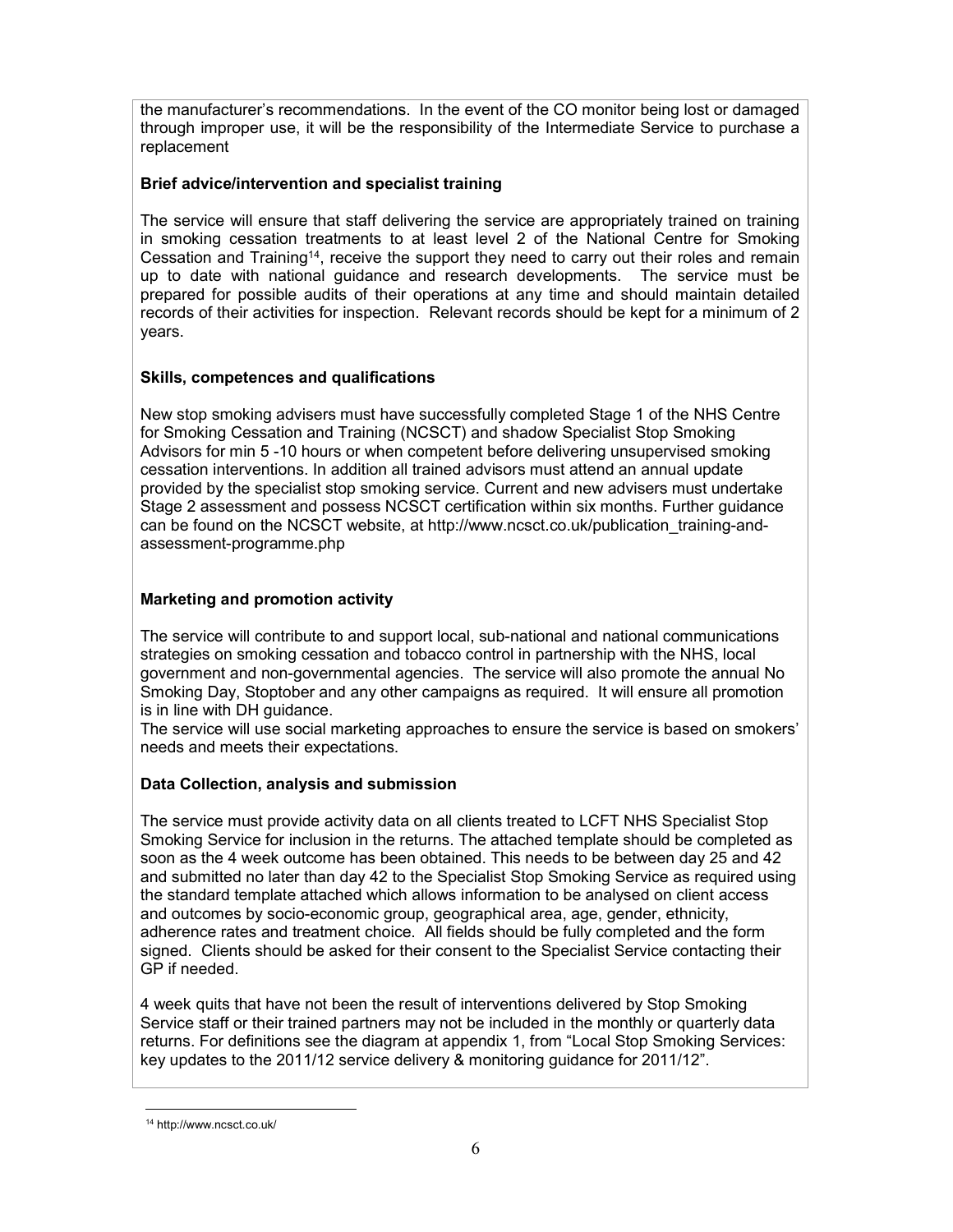#### Care pathway(s)

The service will provide advice and information on weight management, healthy eating, physical activity, NHS vascular heath checks and other healthy lifestyle issues, including sources of support, and signpost or arrange referral where indicated.

The diagram at Appendix 3 illustrates the different levels of support the provider will be expected to deliver according to the needs of the clients.

#### Prevention, self-care and patient information

Appropriate advice and information will be given to all clients and carers regarding:

- pharmaceutical products,
- relapse prevention,
- behaviour change maintenance,
- CO monitoring and choice of intervention

 in line with NHS Stop Smoking Services Service and Monitoring Guidance 2011/12 (and any subsequent guidance)

The service will be available for on-going telephone support for those clients currently accessing the service who are experiencing difficulties such as medication side effects, to liaise with Stop Smoking Service prescribers where necessary and to be responsible for producing yellow card reports to the CSM where appropriate.

The service will assist the Specialist Stop Smoking Service with 'Supporting a Smokefree Pregnancy Scheme,' provide information, actively recruit, and refer women that are eligible into the programme to the specialist service.

The service will encourage smokers to access treatment and also as motivational support for clients.

The service will provide support for those using non smoked tobacco or nicotine products, e.g. oral tobacco products, or electronic cigarettes. A minimum of 4 weeks support should be offered.

The service will also promote the Lancashire Smokefree Homes Scheme and actively obtain pledges from clients to implement a Smokefree home and car.

#### 2.3 Population covered

The service should be available to all residents in East and Central Lancashire who wish to stop smoking as well as those people who work in the locality but live outside the area. The service should not refuse clients who live in neighbouring areas but ensure that the East and Central Lancashire service is the one which is most convenient for them. The service should be available to anyone staying (e.g. in hospital), or registered with a GP within the boundary of East and Central Lancashire.

#### **Prioritisation**

While the service will have open access, priority groups are:

• Routine and manual workers, long-term unemployed and never worked groups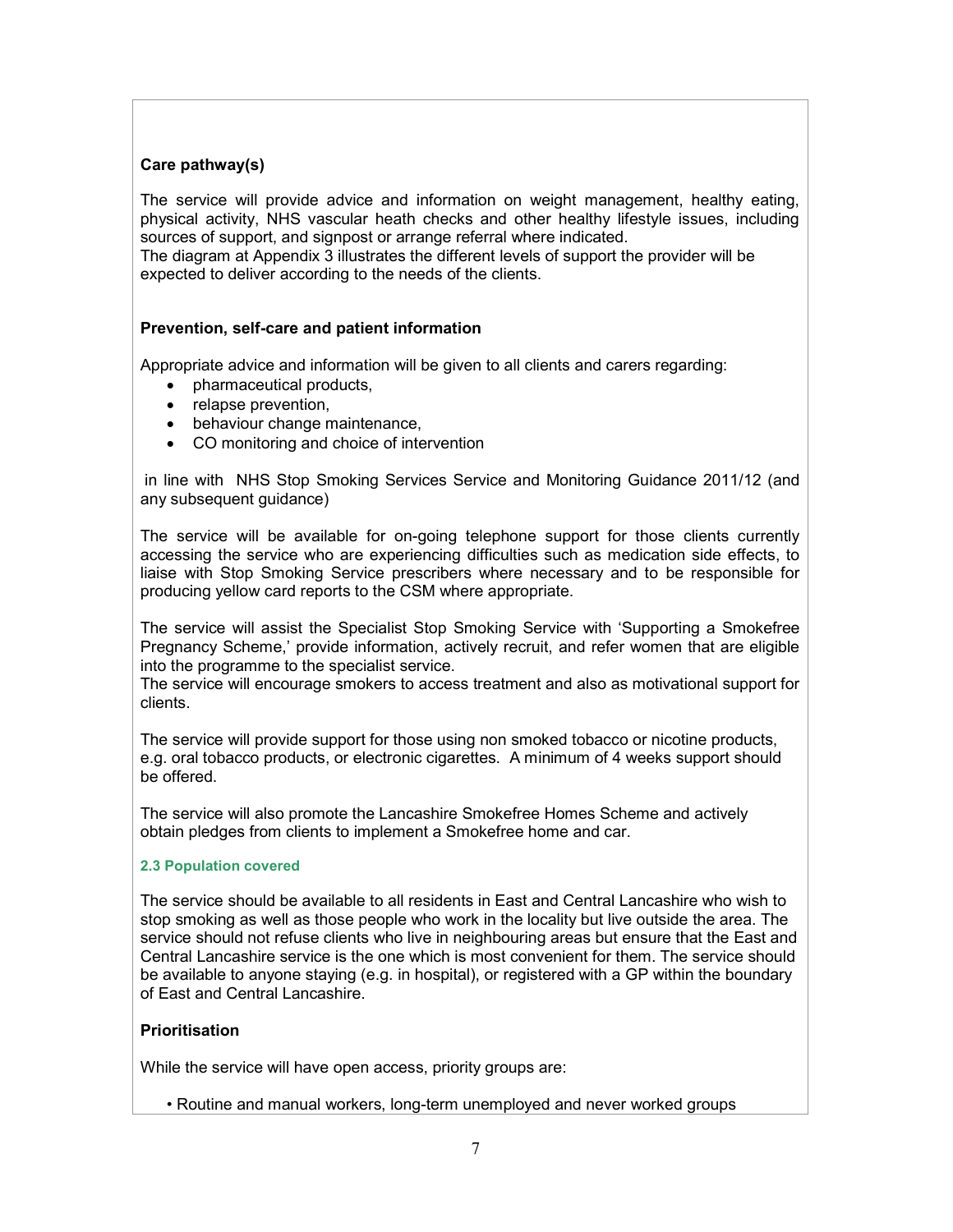- Pregnant women and their partners
- Young People (16-25 years)
- Smokers living in disadvantaged areas
- Prisoners
- Black and Minority Ethnic communities
- Smokers within Acute and Mental Health Trusts
- Smokers within substance misuse services

#### 2.4 Any acceptance and exclusion criteria

All smokers may be supported within the Stop Smoking Service who are

- Nicotine dependant
- Motivated to stop smoking
- Wish to engage with the support on offer

The service is not expected to promote the service to children and young people (those aged under 16 years), but will provide support on request to any young person over 12 years. Requests to support a child who is younger than 12 years will be assessed for acceptability on a case by case basis. Parental support is encouraged but not essential.

It is recognised that many smokers will require multiple attempts to quit and should be offered recurrent support in line with the NHS Stop Smoking Services - Service and Monitoring Guidance 2011/12.

Only clients who are unable or unwilling to accept treatment at the time will be excluded. However the service can refuse to support individuals who are abusive to staff or cause damage to property or venues, or who fraudulently attempt to obtain medication.

Repeat quitters are welcome to re-attend the service after a smoking adviser has assessed their readiness to make another quit attempt. The client should then start a new treatment episode. ( See flow chart at Appendix 1)

### 3. Applicable Service Standards

-

#### 3.1 Applicable national standards e.g. NICE, Royal College

All services delivering should comply with the national quidance,  $15$  and should be underpinned by the evidence base contained within the following documents:

- Healthy Lives, Healthy People: A tobacco control plan for England. (HM Government March 2011)
- Local Stop Smoking Services: key updates to the 2011/12service delivery & monitoring guidance for 2011/12 (Department of Health, October 2012
- Healthy lives, healthy people: Improving outcomes and supporting transparency,

<sup>&</sup>lt;sup>15</sup> Department of Health (2011) NHS Stop Smoking Services: Service and monitoring guidance 2011/12. DH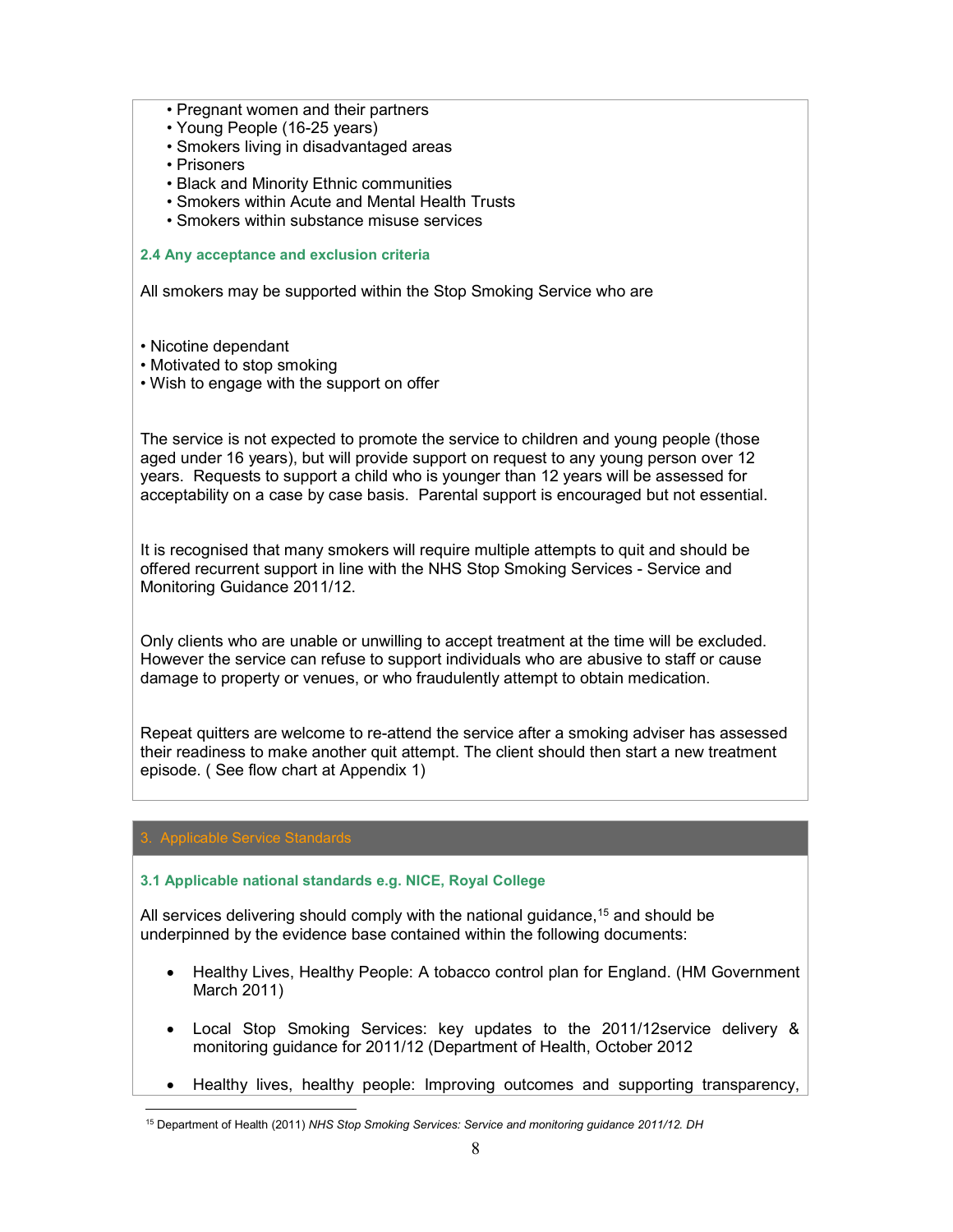Department of Health, January 2012.

To qualify as an NHS Stop Smoking Service provider you must meet minimum quality standards. The Stop Smoking Service will be underpinned by the following evidence based practice from authoritative sources particularly:

- Thorax Guidelines
- Update Thorax Guidelines
- NICE Guidance on the Use of NRT and Bupropion
- NICE Guidance on Workplace Interventions to Promote Smoking Cessation
- NICE Guidance on Smoking Cessation Services
- NICE Guidance on the use of Varenicline
- NICE Guidance on Brief Interventions and Referral in Primary Care and other settings
- NICE Guidance on workplace smoking
- NICE Guidance on smoking cessation services in primary care, pharmacies, local authorities and workplaces, particularly for manual groups, pregnant women and hard to reach communities
- NICE Guidance on Preventing the uptake of Smoking by Children and Young People
- NICE Smokeless tobacco cessation-South Asian Communities
- NICE Guidance on tobacco: harm-reduction approaches to smoking
- NICE Guidance on smoking cessation in secondary care: acute, maternity and mental health services
- All NICE Technological Appraisals for Smoking related Pharmacotherapy, including Champix.
- Standards for training in smoking cessation treatments
- Improving services for tobacco control, Health Care Commission

And any others which are developed.

#### 3.2 Applicable local standards

#### Response times

Clients should be offered an appointment on the time, day and venue of their choice. The waiting time for an appointment should not exceed 1 week.

#### Business continuity

The service will have a plan to ensure business continuity in the event of reduction in capacity which may affect the delivery of the service. Must ensure that client appointments are not cancelled due to sickness, other absences. If the service likely to be disrupted, you should contact the Specialist Service Manager immediately.

### **Key Service Outcomes**

- 1.1 Expected Outcomes The Service is to assist the Specialist Stop Smoking Service to achieve the following
	- A reduction in smoking prevalence and the number of smokers across East and Central Lancashire
	- A reduction in health inequalities by ensuring that the support services are aimed at target populations:
		- Routine and manual workers, long-term unemployed and never worked groups
		- $-$  Pregnant women and their partners.
		- Smokers residing in disadvantaged areas.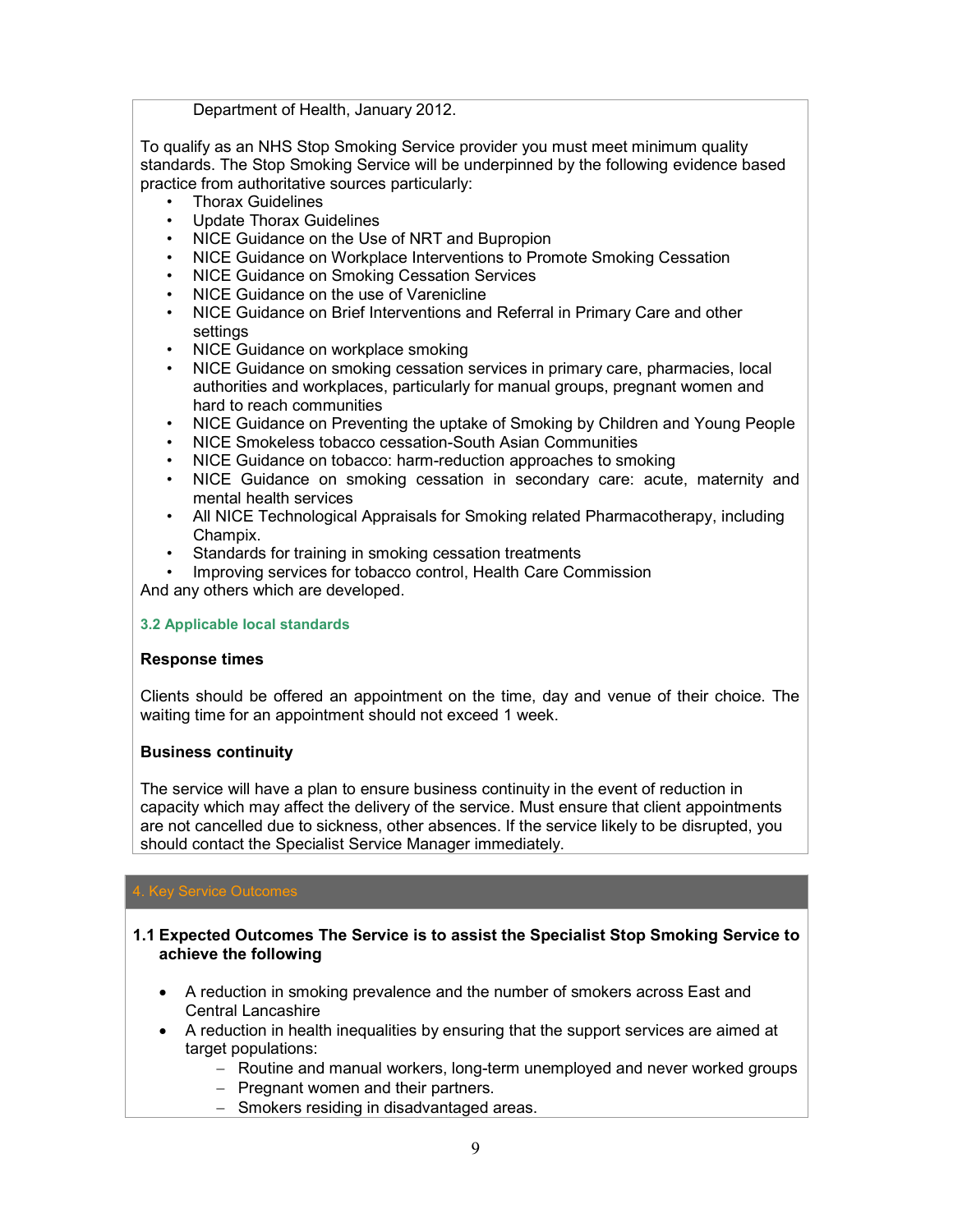- Black and Minority Ethnic communities.
- Smokers within Acute and Mental Health Trusts.
- Smokers within substance misuse services.
- A reduction in the risk of developing smoking related conditions, including COPD;
- A reduction in exposure to secondhand smoke and associated risks
- Improved patient satisfaction;
- Improved coordination and access to services;
- Improved information about stop smoking support and interventions;
- More frontline staff engaging with Stop Smoking Services and referring or delivering stop smoking interventions;
- Integration into the wider tobacco control agenda.

#### Service user experience

All prospective clients will be contacted by the service within 2 working days of their initial enquiry. Waiting time for appointments should not exceed 1 week.

#### Improving service users and carers experience

At least 80% of clients should be satisfied with the service provided. All clients withdrawing from treatment will be contacted to establish why.

#### Reducing barriers

Services will be as flexible and accommodating as possible in terms of location, times of operation, language etc and will record any instance where it has not been possible to meet a clients' request for treatment.

#### Improving productivity

The quit rate should not be below 35% and the lost to follow up rate for smokers setting a 4 week quit date should be less than 20%.

#### Access

The service should aim to treat at least 10% of the local population of smokers with a higher proportion coming from wards identified as more deprived. Plan to be agreed with commissioner to identify priority wards.

#### **Outcomes**

The service should aim to achieve a CO validation rate of 85% of reported 4 week quits The service should achieve a success rate for 4 week smoking quitters of between 35 – 70%

#### Outcomes 2017/18

For 2017/18 the Provider(s) of the LCFT Lancashire Stop Smoking Service will continue to work towards meeting the following 4 week quitter targets for 2017/18 = East 3,165 Central 3,187, North 2,471 and West 759 validated quitters.

#### Service Review Meetings

It is expected that the service provider will be participate in regular review meetings at the invitation of the Specialist Service Manager.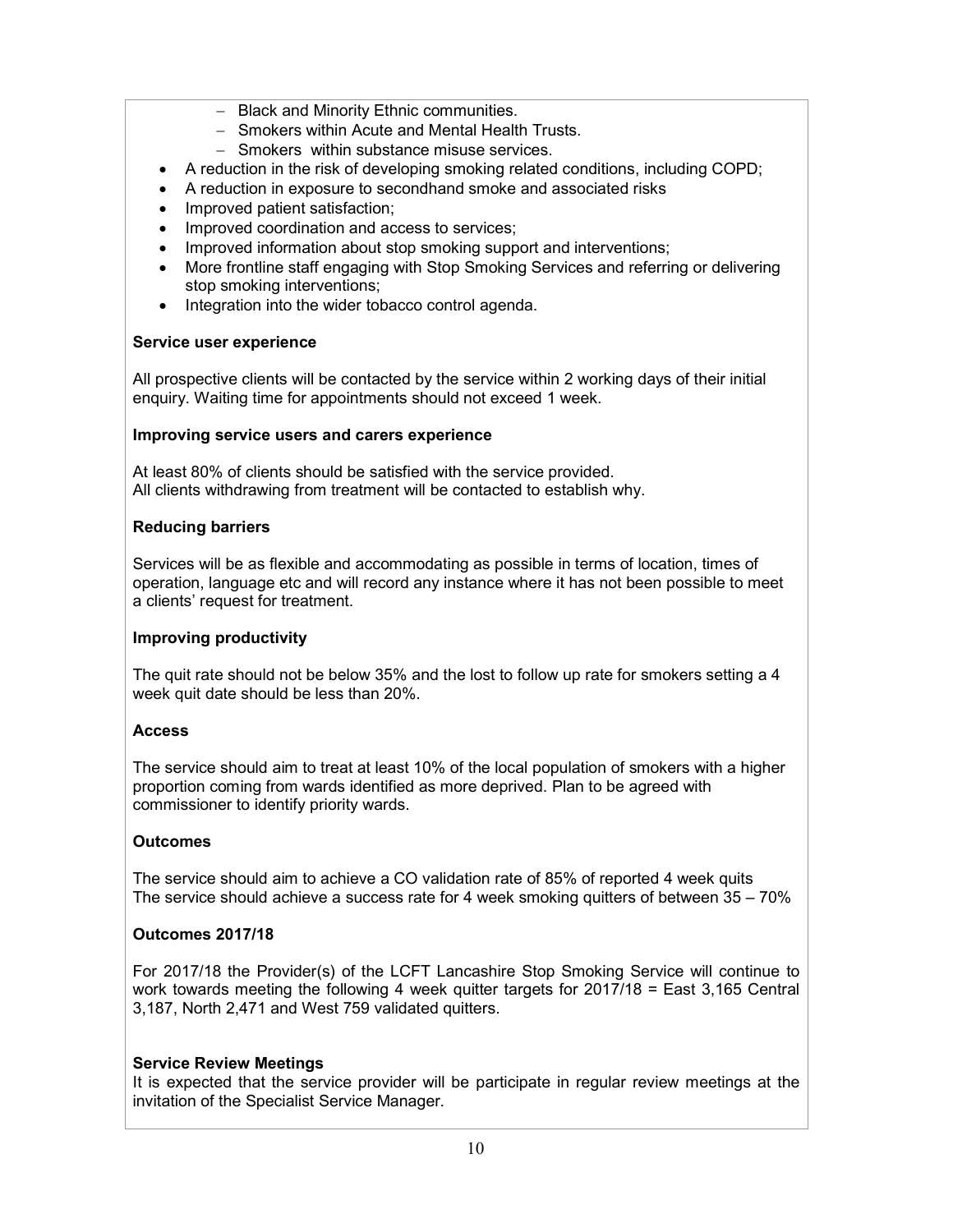| <b>Activity Performance</b><br><b>Indicators</b>                                                                                                                                     | <b>Threshold</b>                                                                                | Method of<br>measurement | <b>Consequence of</b><br>breach                                                                         | <b>Report</b><br>Due |
|--------------------------------------------------------------------------------------------------------------------------------------------------------------------------------------|-------------------------------------------------------------------------------------------------|--------------------------|---------------------------------------------------------------------------------------------------------|----------------------|
| <b>Assist Specialist</b><br>Service to achieve<br>3,165 East, 3,187<br>Central, 2,471 North<br>and 759 West validated<br>smoking quitters in<br>2017/18                              | East 3,165<br>Central 3,187<br>North 2,471<br><b>West 759</b>                                   | Quarterly<br>returns     | Service review to<br>identify actions to<br>improve performance.<br>Possible withdrawal of<br>contract. | Quarterly            |
| <b>Assist Specialist</b><br>Service to achieve<br>pregnant women to be<br>successfully stopped<br>smoking at 4 weeks                                                                 | East 80<br><b>Central 86</b><br>North 45                                                        | Quarterly<br>returns     | Service review<br>meeting to identify<br>actions to improve<br>performance                              | Quarterly            |
| <b>Assist Specialist</b><br>Service to achieve at<br>least 6% quits to come<br>from BME groups                                                                                       | N/A                                                                                             | Quarterly<br>returns     | Service review<br>meeting to identify<br>actions to improve<br>performance                              | Quarterly            |
| <b>Assist Specialist</b><br>Service to achieve at<br>least 50% of smoking<br>quits to come from<br>routine and manual<br>workers, long-term<br>unemployed and never<br>worked groups | N/A                                                                                             | Quarterly<br>returns     | Service review<br>meeting to identify<br>actions to improve<br>performance                              | Quarterly            |
| The service should<br>achieve a success rate<br>for 4 week smoking<br>quitters of between 35<br>$-70%$                                                                               | N/A                                                                                             | Quarterly<br>returns     | Service review<br>meeting to identify<br>actions to improve<br>performance                              | Quarterly            |
| The service should aim<br>to achieve a CO<br>validation rate of 85%<br>of reported 4 week<br>quits                                                                                   | N/A                                                                                             | Quarterly<br>returns     | Service review<br>meeting to identify<br>actions to improve<br>performance                              | Quarterly            |
| <b>Assist Specialist</b><br>Service to achieve at<br>least 50% of quits<br>pledge to adopt a<br>smokefree home and<br>car                                                            | N/A                                                                                             | Quarterly<br>returns     | Service review<br>meeting to identify<br>actions to improve<br>performance                              | Quarterly            |
| Improve productivity                                                                                                                                                                 | The lost to<br>follow up for<br>smokers at 4<br>week quit<br>date should<br>be less than<br>20% | Quarterly<br>returns     | Service review<br>meeting to identify<br>actions to improve<br>performance                              | Quarterly            |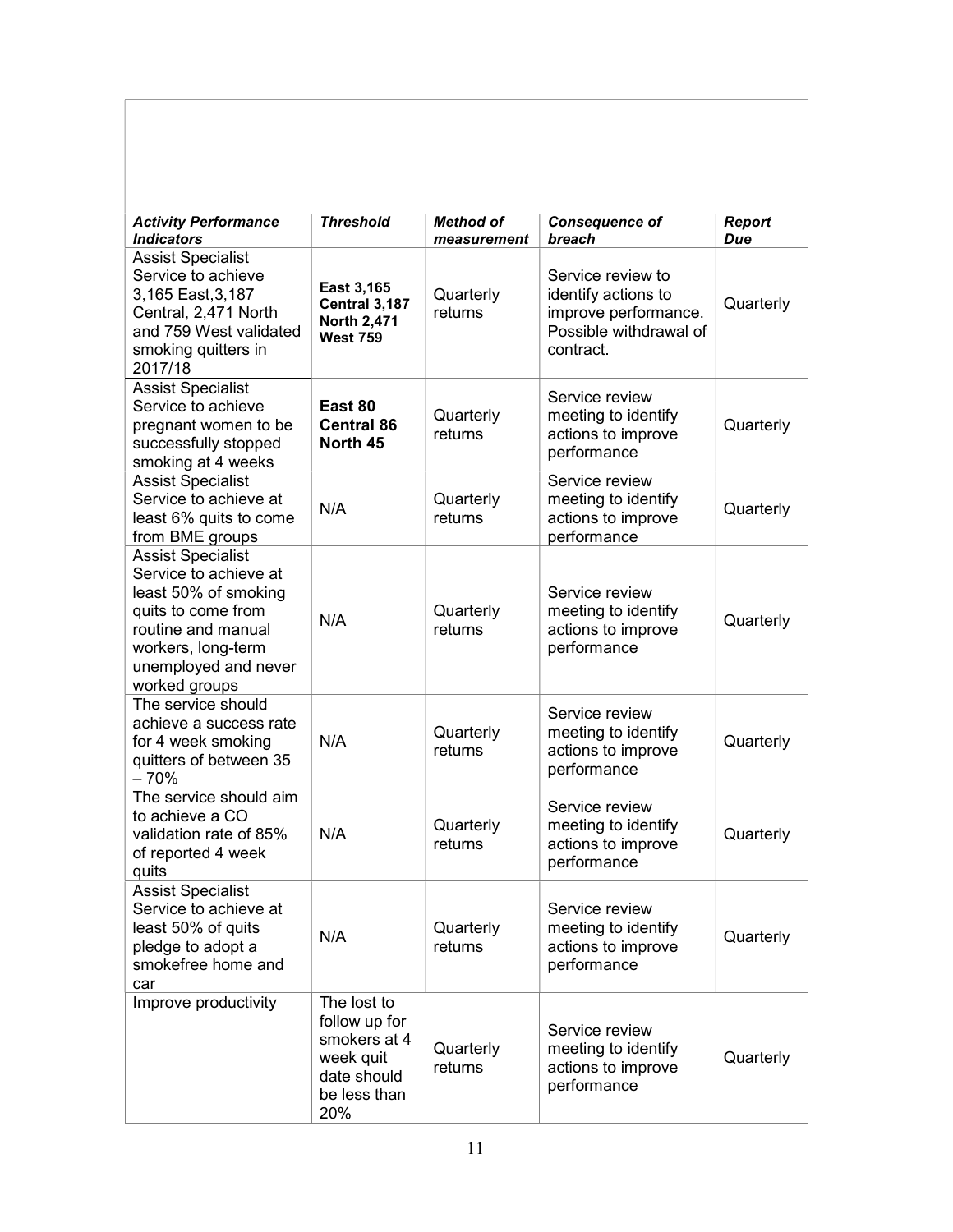| 5. Location of Provider Premises                      |  |  |
|-------------------------------------------------------|--|--|
| The Provider's Premises are located at:<br>Pharmacies |  |  |
| 6. Individual Service User Placement                  |  |  |

| 8. Activity                                                                                                                   |                                                                                                                                                                |                                 |                                                                            |                      |
|-------------------------------------------------------------------------------------------------------------------------------|----------------------------------------------------------------------------------------------------------------------------------------------------------------|---------------------------------|----------------------------------------------------------------------------|----------------------|
| <b>Activity Performance</b><br><i><u><b>Indicators</b></u></i>                                                                | <b>Threshold</b>                                                                                                                                               | Method of<br>measurement        | <b>Consequence of</b><br>breach                                            | <b>Report</b><br>Due |
| Number of smokers<br>accessing the<br>Intermediate Stop<br>Smoking Service who are<br>successfully quit smoking<br>at 4 weeks | The service<br>should aim to<br>achieve an<br>Indicative<br>activity = $50$<br>quits per year<br>capped any<br>over is paid at<br>the discretion<br>of the SSS | Activity<br>monitoring<br>forms | Service review<br>meeting to identify<br>actions to improve<br>performance | Quarterly            |
| Proportion of smokers<br>who setting a quit date<br>who are successfully quit<br>at 4 weeks                                   | Minimum quit<br>rate of 35%                                                                                                                                    | Activity<br>monitoring<br>forms | Service review<br>meeting to identify<br>actions to improve<br>performance | Quarterly            |

N.B In order to receive any payment all data returns must be sent to the NHS Stop Smoking Service no later than day 42 of setting a quit date

#### Process of payment

This will be submitted to LCFT finance department by the SSS following receipt of monitoring forms and will be paid at the end of each quarter. Please note, this is always 3 months behind due to the collection of data being submitted e.g Q4 payment Jan – March 2018 will be paid into agreed account in June 2018

Performance and activity data will be shared at the end of each quarter.

Payment will not be made for any of the following:-

- 1) If no quit date is set and 4 week outcome is not completed i.e. Quit, Not quit or lost to follow up (this must also include the date of last cigarette.)
- 2) Spontaneous quit (e.g. if client attends and has already quit smoking).
- 3) For any incomplete monitoring forms or consultation forms.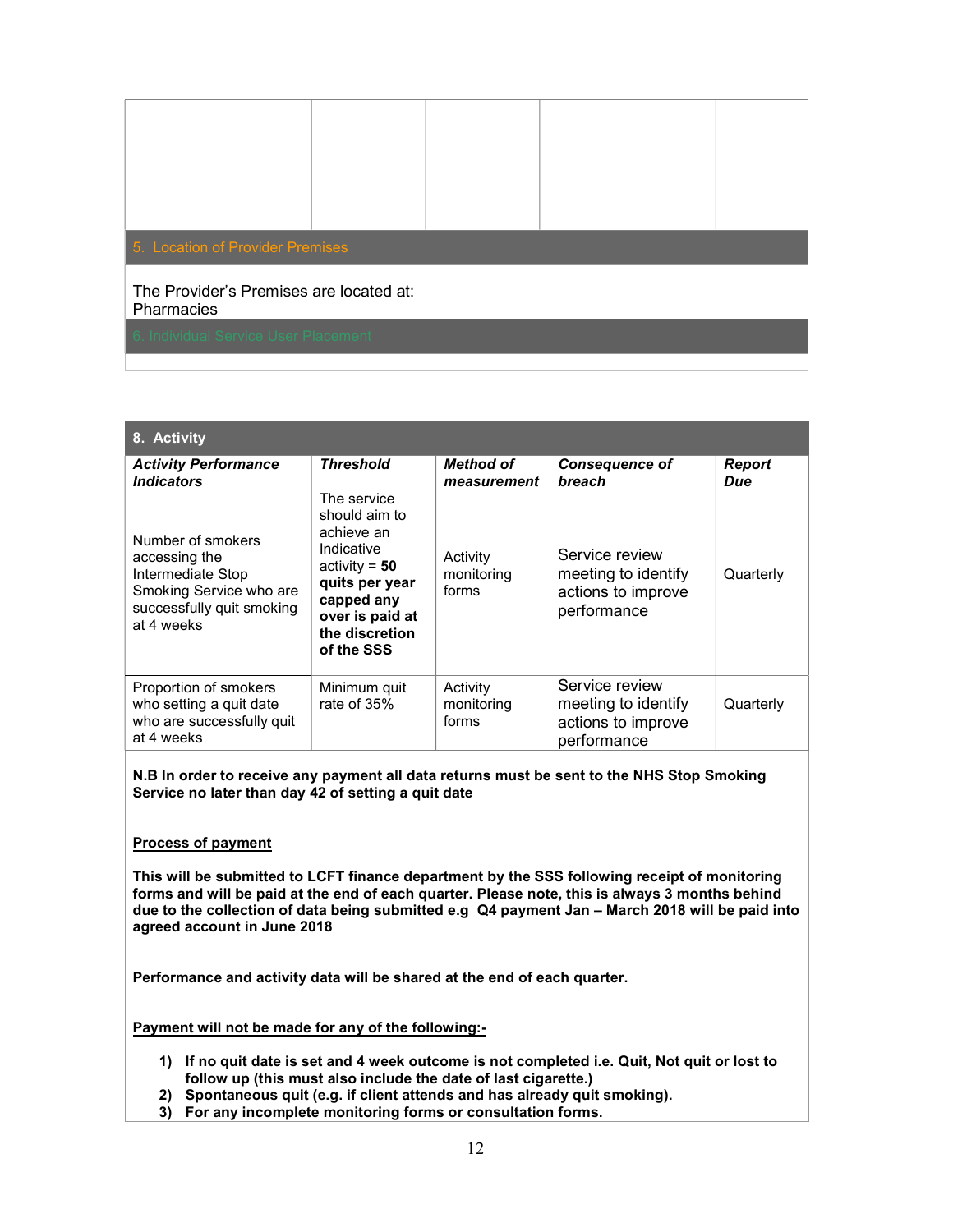4) For any late returns of data (i.e. any data out of the 26 – 42 day period (from the client setting a quit date.)

#### 9. Continual Service Improvement Plan

A Steering Group, comprising commissioners, provider representatives and other relevant personnel as necessary will meet on a regular basis to oversee progress against the service specification, including the targets, and agree any new procedures or changes necessary.

Data sharing of individual performance will be provided to each pharmacy at the end of each quarter.

This service specification will be reviewed initially after 6 months and thereafter on an annual basis within the contract period of the service level agreement, and will take account of emerging guidance from the NHS Centre for Smoking Cessation and Training.

#### Period of Notice

A minimum of 4 week notice will apply if either party withdraws from the agreement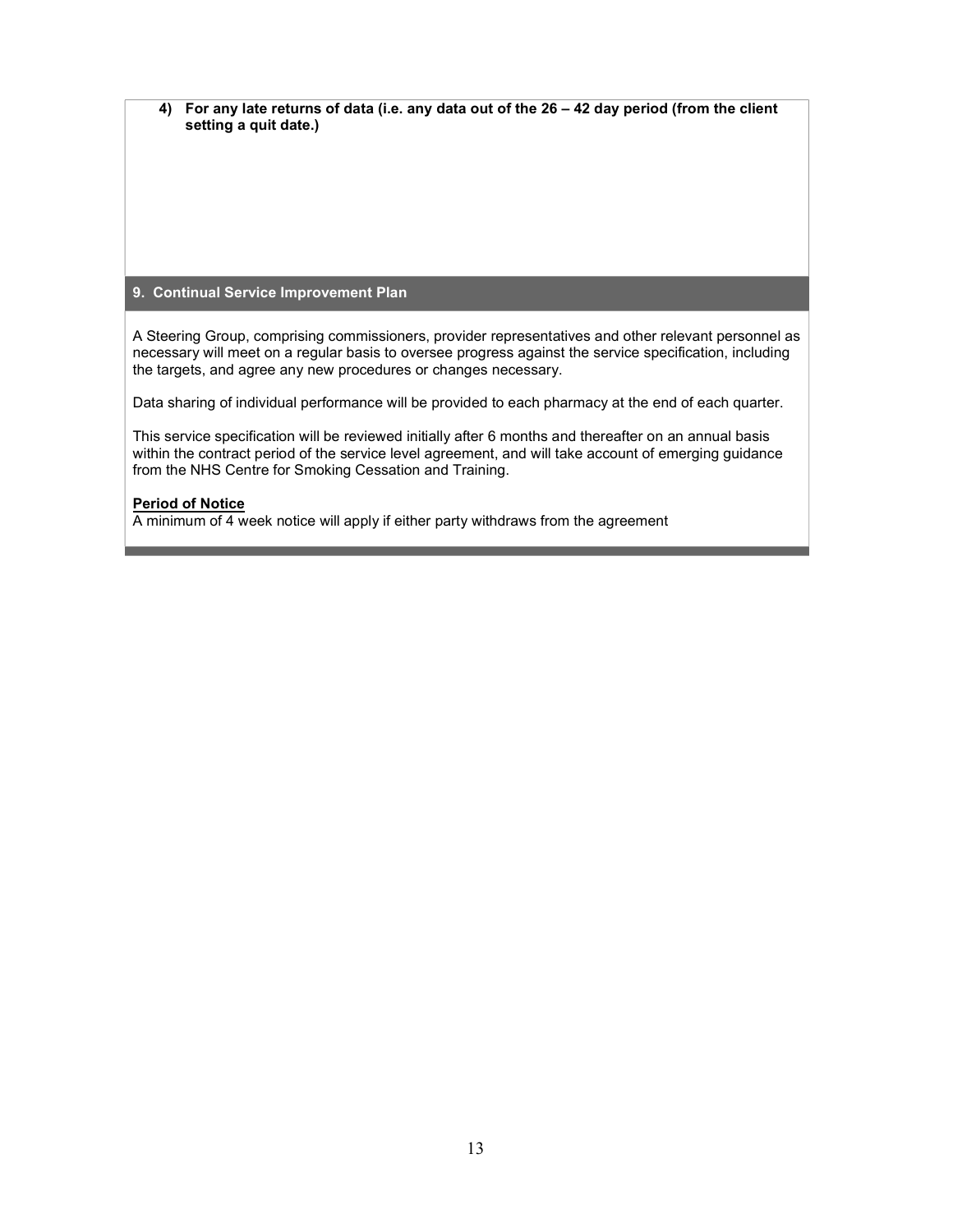#### 10 Prices and Costs

| <b>Basis of Contract</b> | Unit of Measurement                                                                                                                                                                   | Price                                                                                                                    | <b>Expected Annual</b><br><b>Contracted Value</b>                                                                 |
|--------------------------|---------------------------------------------------------------------------------------------------------------------------------------------------------------------------------------|--------------------------------------------------------------------------------------------------------------------------|-------------------------------------------------------------------------------------------------------------------|
| Cost per case            | Smokers setting a quit date<br>who are successfully quit at 4<br>weeks capped at 50 quits per<br>annum any amount over 50<br>quits achieved to be reviewed<br>by stop smoking service | Client achieves 4<br>week quit (CO<br>Verified) = $£80.00$<br>Client achieves 4<br>week quit (Self<br>$Report) = £45.00$ | <b>Total payment</b><br>£80 on a<br>successful 4 week<br>CO verified<br>quitter<br>£45 for self-<br>reported quit |
| Bonus payments           | 50 x 4 week quits co verified                                                                                                                                                         |                                                                                                                          | £250-00                                                                                                           |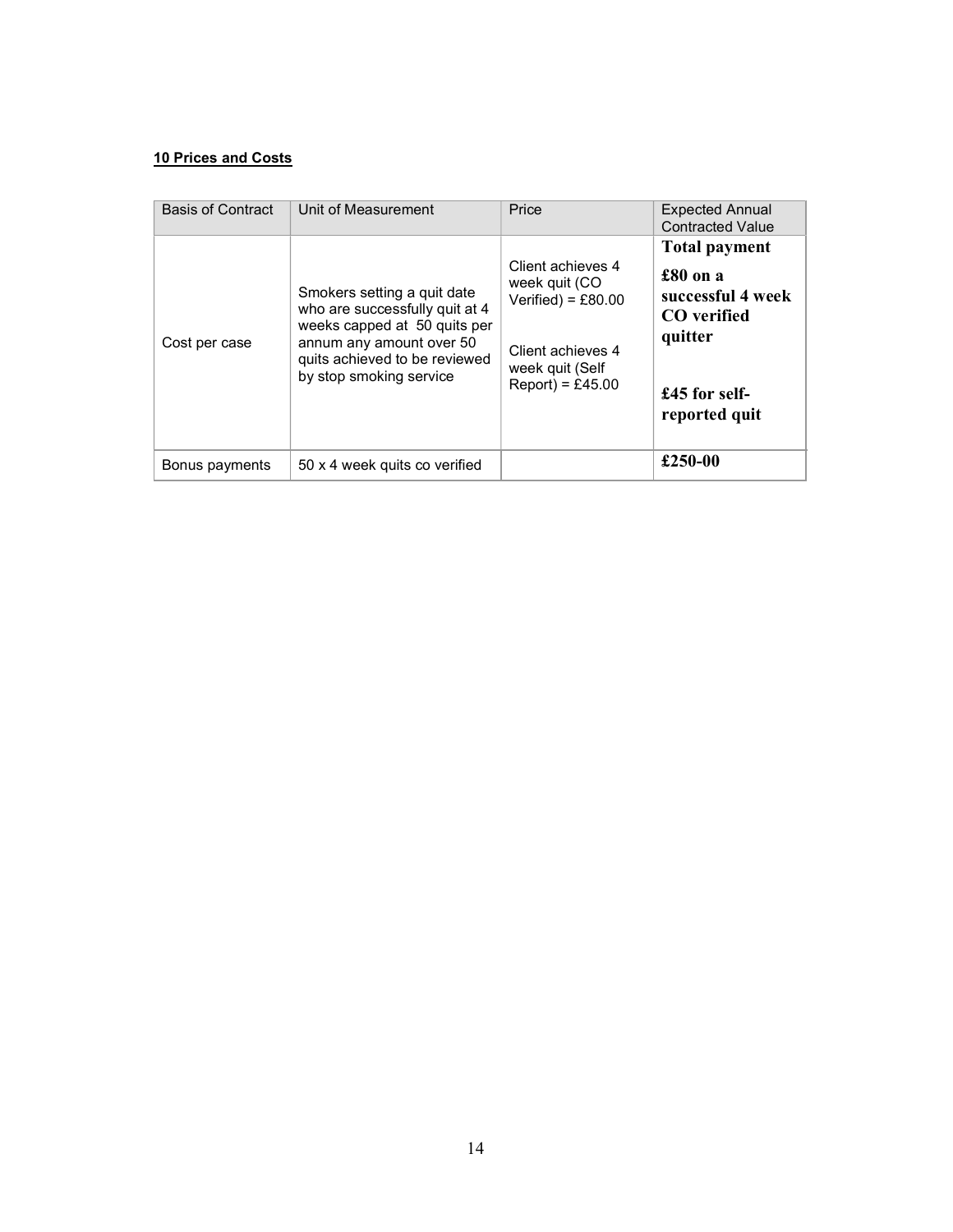### Stop Smoking Payments Flowchart

## Effective from 1st January 2012

### Use this to be paid correctly! Do NOT send any paperwork to LASCA

#### do not send any paperwork to LASCA send any paperwork to LASCA send any paperwork to LASCA send any paperwork to LASCA send any paperwork to LASCA send any paperwork to LASCA send any paperwork to LASCA send any paperwork 1<sup>st</sup> Client Visit

Complete in FULL, all sections of the referral form and Consultation page (white) Make sure you have:-

- An agreed quit date
- It is signed and dated
- You have recorded voucher/champix request number

Keep client records until outcome obtained

### 4 Week Outcome – Not before Day 26 or later than Day 42

Confirm ONE of the following:-

- Quit Self Reported
- Quit CO-verified
- Not Quit
- Lost to Follow
- Spontaneous Quitter

Once an outcome is obtained, immediately fax the referral form and consultation page to the Stop Smoking Service 01254 283371 Send a covering note to help identify your Pharmacy and a list of the

client's names attached you are attaching

IF YOU DO NOT SEND THIS 4 WEEK OUTCOME ALONG WITH ALL THE INFORMATION NEEDED TO THE NHS STOP SMOKING SERVICE BY DAY 60

#### Period of Agreement: 1 YOU WILL NOT BE PAID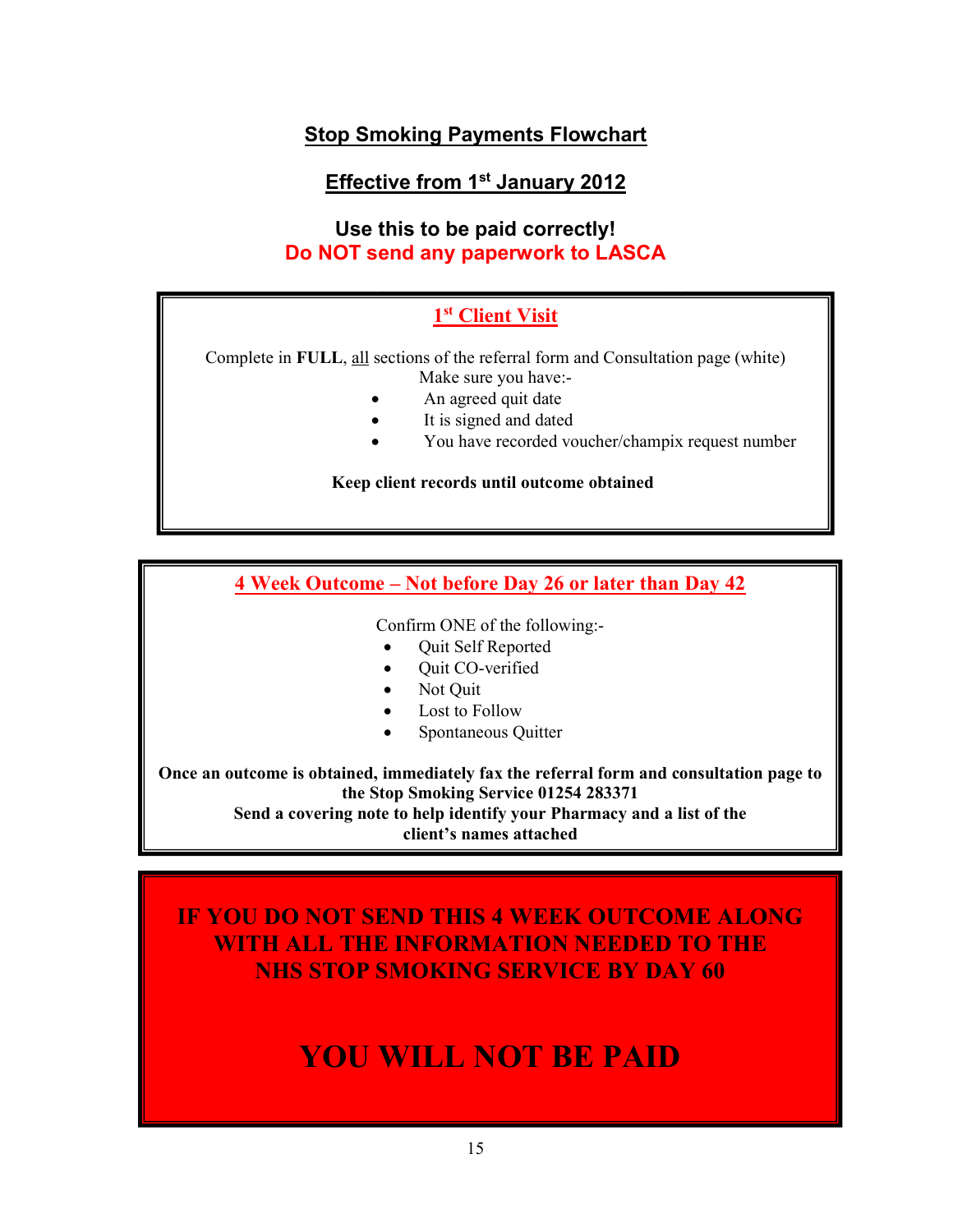| Signature of representative of NHS Lancashire Care Foundation Trust |             |  |
|---------------------------------------------------------------------|-------------|--|
|                                                                     | Designation |  |
| Date                                                                |             |  |
| Signature of Pharmacy Contractor                                    |             |  |
|                                                                     | Date        |  |
| Pharmacy Stamp                                                      |             |  |
|                                                                     |             |  |
|                                                                     |             |  |
|                                                                     |             |  |
|                                                                     |             |  |
|                                                                     |             |  |
|                                                                     |             |  |

Please return a copy of the signed specification as follows:

### Quit Squad

Tel - 0800 328 6297

Email - Quitsquad@lancashirecare.nhs.uk

Post - Quit Squad, Minerva Health Centre, Lowthorpe Road, Preston, PR1 6SB

Date of review: March 2019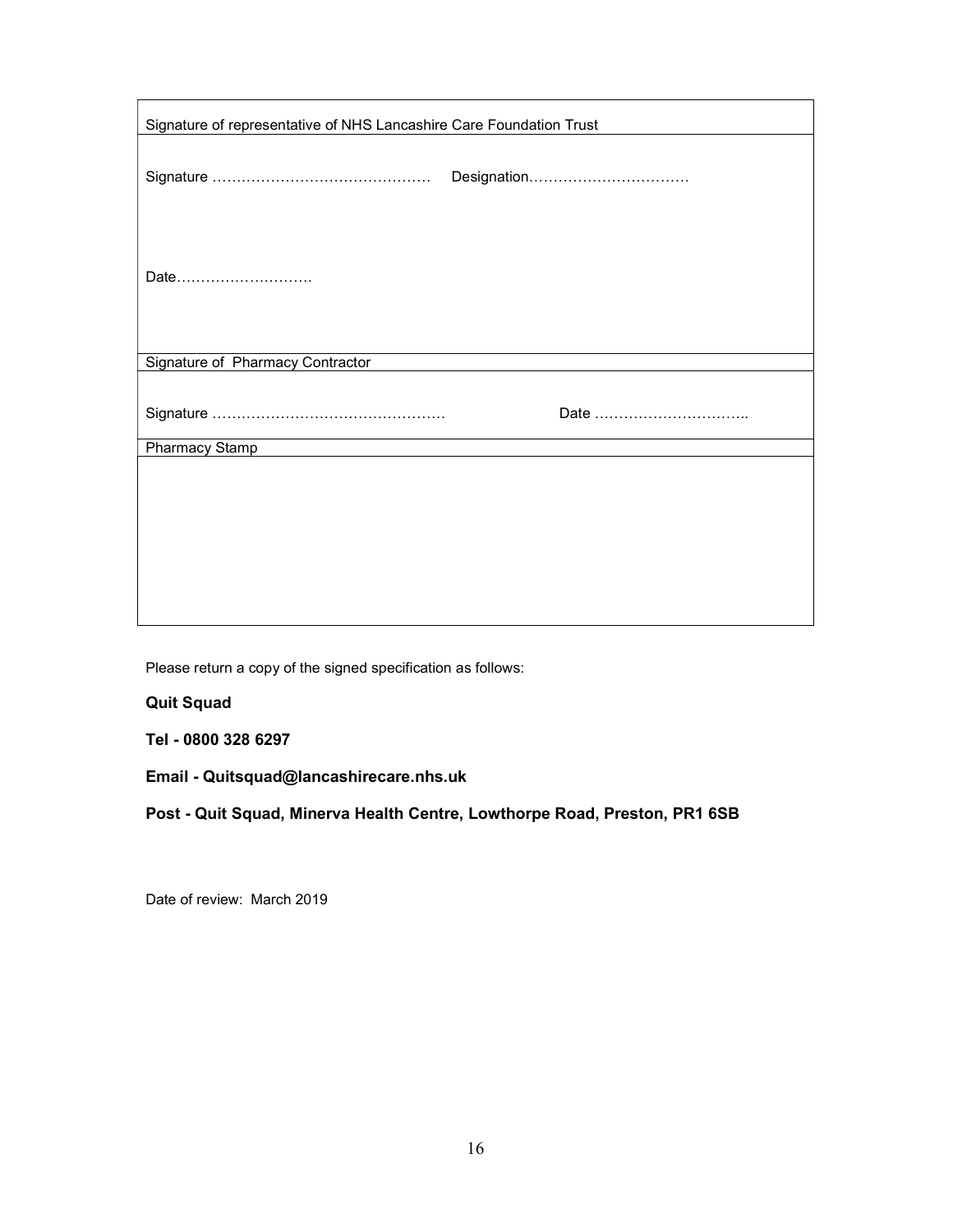Appendix 1: Local Stop Smoking Services: key updates to the 2011/12 service delivery & monitoring guidance for 2011/12, p 36

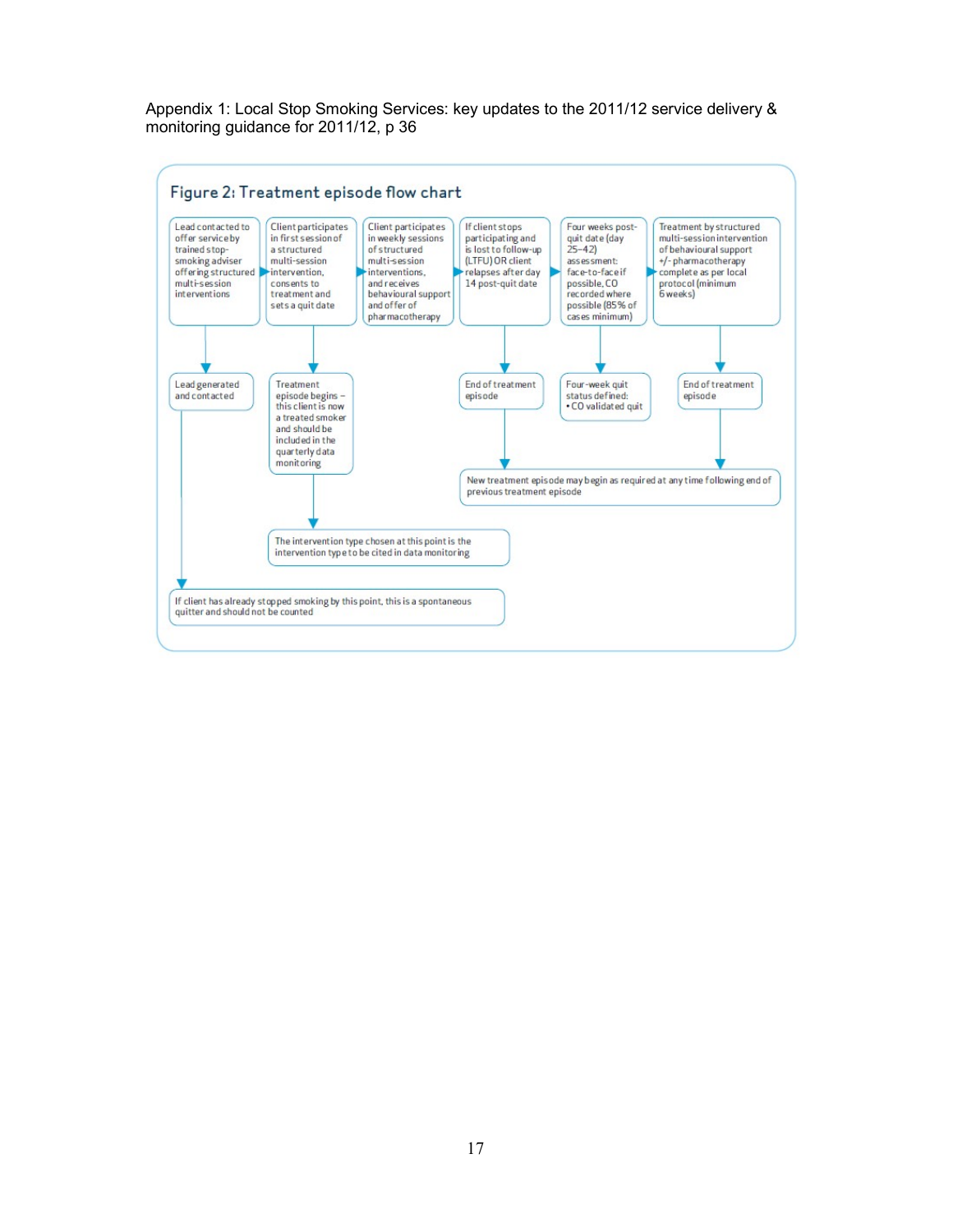

### CRITERIA FOR CLIENT REFERRAL TO LEVEL 3 SPECIALIST SERVICE: FLOWCHART

Research has proven some patients with certain conditions can benefit from more intensive support from Specialist Services. The following should be referred to Specialist Advisors if the patient is willing and able to attend:-

- Nicotine Replacement Therapy (NRT) not tolerated
- More than two supported attempts at quitting
- **•** Presents with history of long term use of NRT **OR** unable to discontinue NRT after 12weeks
- Smokeless Tobacco use
- Young persons under 16yrs
- Pregnancy. Speak to a Specialist Level 3 Advisor prior to treating these clients
- Health problems such as:
	- a) Established Mental Health Illness e.g. Bi-polar, Schizophrenia
	- b) Alcohol Dependence and Substance Misuse e.g. cannabis
	- c) Those with communication difficulties. E.g. hard of hearing, learning disability
	- d) Taking the drugs as indicated in Drug Alert box (see below)

In the above situations, if the client does not wish to be referred to the Stop Smoking Specialist Service, it is better they receive support rather than none at all, but if you are NOT a Pharmacist, then please discuss these clients with your Pharmacist and/or a Specialist Level 3 Advisor prior to treating.